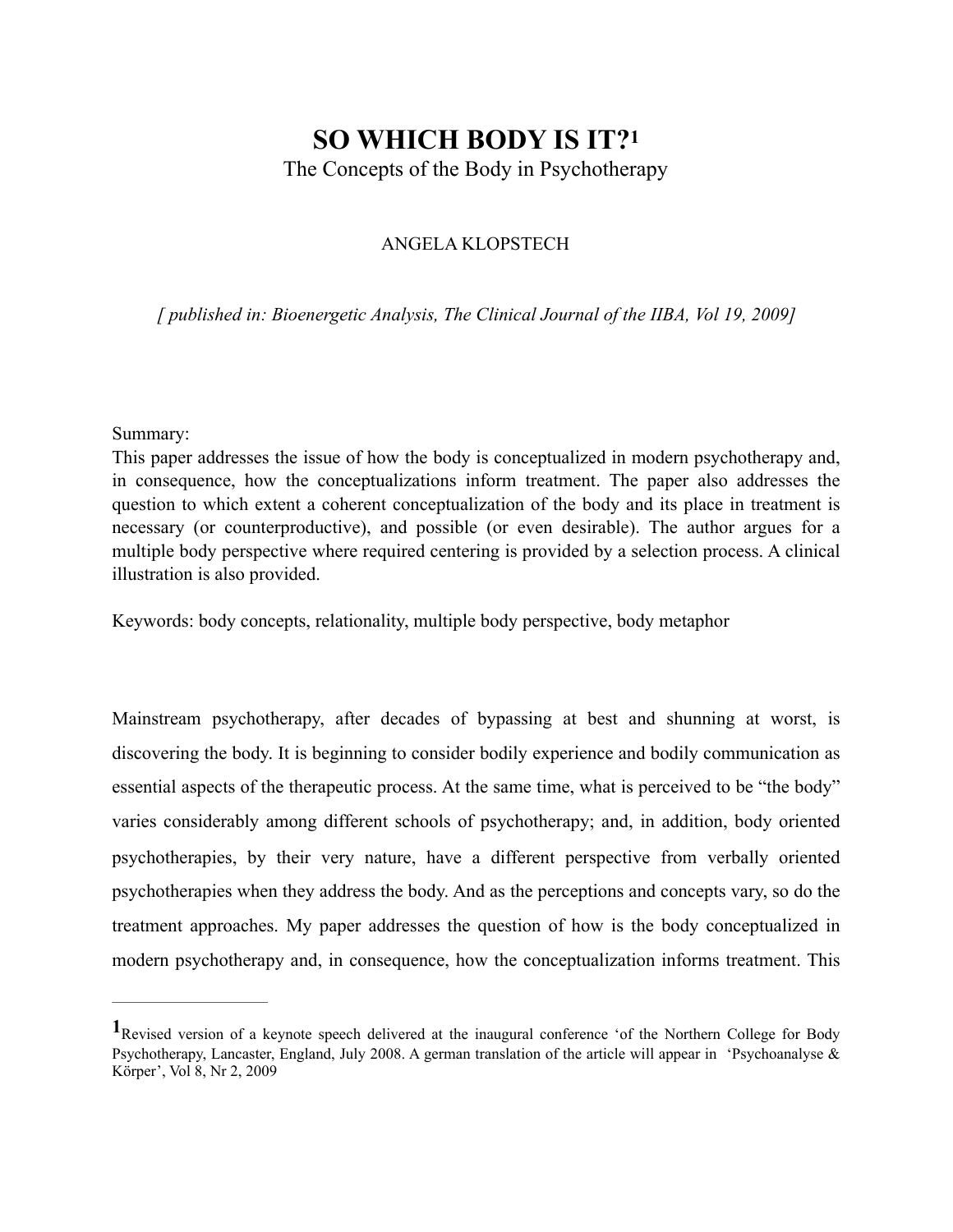<span id="page-1-1"></span>paper also wrestles with the question to which extent a coherent conceptualization of the body and its place in treatment is necessary (or counterproductive), and possible (or even desirable). [2](#page-1-0)

## **EMERGENCE AND CONVERGENCE, PART 1: The Discovery of the Body in Mainstream Psychotherapy**

This is a time of convergence in psychotherapy: different disciplines have softened their ideological boundaries, have started borrowing key concepts from each other, and are in the process of integrating and absorbing concepts formerly ego-alien to them. The body, how it is viewed and conceptualized, plays a crucial role in this cross-over process and the body's place in psychotherapy is being reconsidered. Obviously, it has always been at the heart of body-oriented psychotherapies, e.g. the 'energetic body' and the 'character structured body' (Reich 1983 (first English publication in 1945), 1967; Lowen 1958, 1975; Kelley 1972; Pierrakos, 1987), the 'formative body' (Keleman 1975, 1979), the 'energy flow body' (Boadella 1987), and the 'gestural body' in gestalt therapy. Now, the body emerges more and more in verbal psychotherapy, in varying contexts and with different meaning constructions, perhaps most familiarly through the concepts of somatic countertransference and bodily based communication.

There are also other convergences taking place. After decades of separation between psychotherapy and neuroscience "the best of modern science [e.g..neuroscience] converges with the healing art of psychotherapy" (Siegel, 2003 preamble). From the convergences of the various fields of neuroscience and psychotherapy, a complex and holistic (brain-mind-emotion-body) view of the human being and of human interaction is emerging. As a by-product, various subfields of psychotherapy are discovering the body, but there is an absence of any nuanced conceptualization of the role and place of it in treatment.

<span id="page-1-0"></span><sup>&</sup>lt;sup>[2](#page-1-1)</sup> This paper is part of a series in which I deal with the broader topic of exploring and defining the place of bioenergetic analysis in the contemporary psychotherapy world (Klopstech 2000a, 2000b, 2004a, 2005a, 2005b, 2008)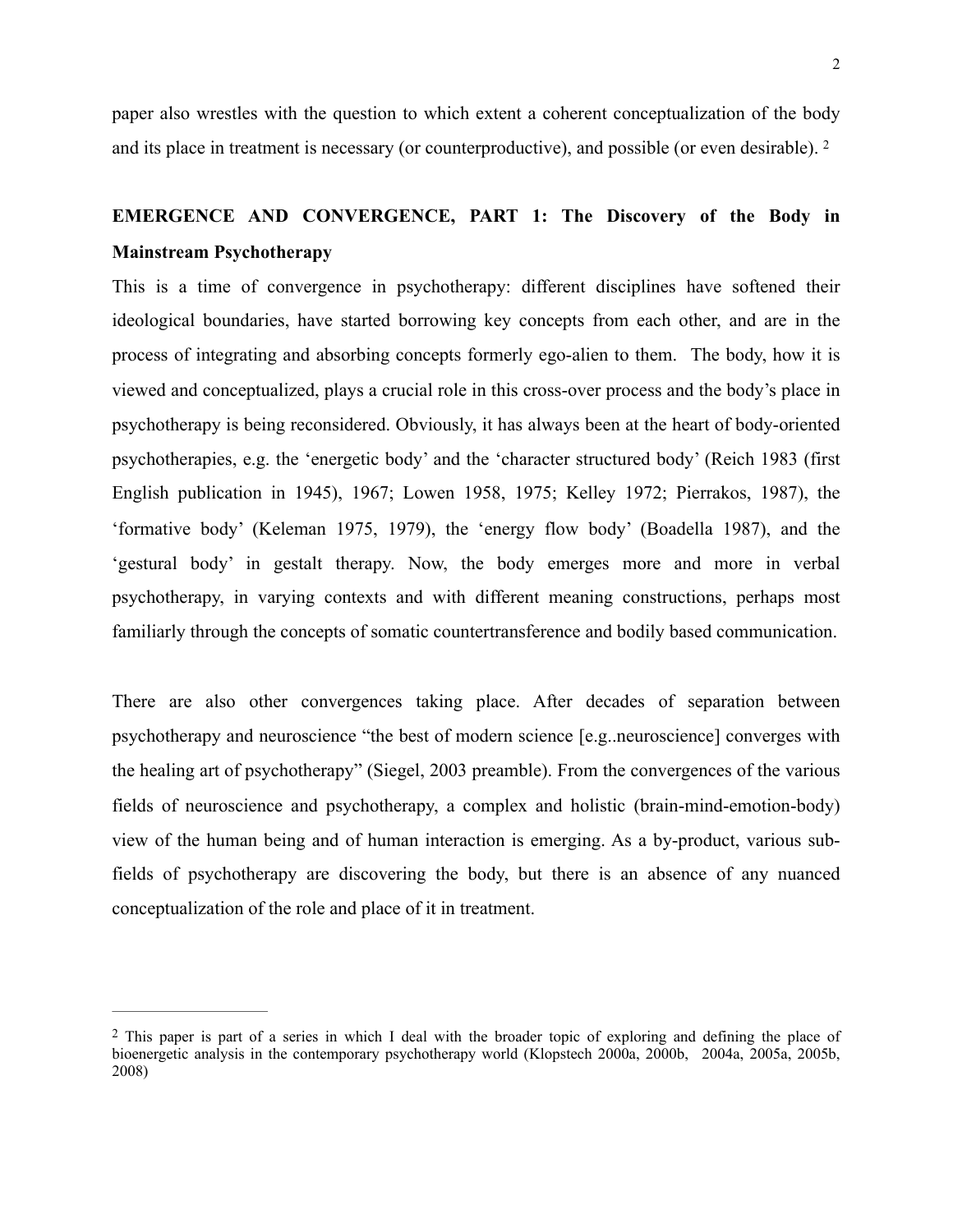While it is clear that the patient's body, or the bodies of both patient and therapist, have entered into awareness and gained a right of existence, how does this existence manifest itself? Nonbody-oriented psychotherapies have become aware of the importance of bodily phenomena, mainly immediate bodily experience in the form of body sensations within the patient, within the therapist, and between patient and therapist. There is a growing sense of its role in communication, (tone of voice, facial expression, gestural expression, somatic countertransference etc.), but a place for the actual (whole) body has not been established. Body sensation and communicative process obviously constitute only a part, not a full array of body process. Moreover, even with the awareness of body aspects, there still is the lingering, at times uneasy, often dismissed question of what to do, if anything, with the actual bodies other than being aware of them and talking about them (Cornell 2007). There is an understandable lack of know-how about what to do with the body, and there is also judgment as well as discomfort with the tangible, emerging body itself. Discomfort paired with simultaneous interest creates conflict, which looks for resolution. The discomfort channels interest in bodily phenomena in predictable, limited ways, and into the narrow channel of the body via its symbolization, meaning construction and localized sensation. It forecloses wide-scanning curiosity in the actual flesh and tissue; in gestures in their broadest sense, including the functionality of gestures (e.g. pushing away as a means of creating distance and separateness); in the body in movement (so that sitting is the only way to be): in the body below the face in it's energetic and vital manifestations; in the body in interpersonal connection, or non-connection, with another (via negotiation of distance and space etc.). In contemporary psychotherapy, there is no expanded therapeutic frame to express, act, interact except through the narrow channel of symbolization and localized sensation. And there is still some tendency to view doing, like in acting and inter-acting, as "acting out", and broad gestural expression other than facial is still, often enough, deemed primitive and regressive (Shapiro 1996; Dimen 1998).

So which concept of the body do we, each of us, have in mind when we talk about -or pay attention to- the body in psychotherapy, and therefore, which body is it that we are we **dealing** with (talking to, talking about, fantasizing about, seeing, smelling, reacting inwardly to, reaching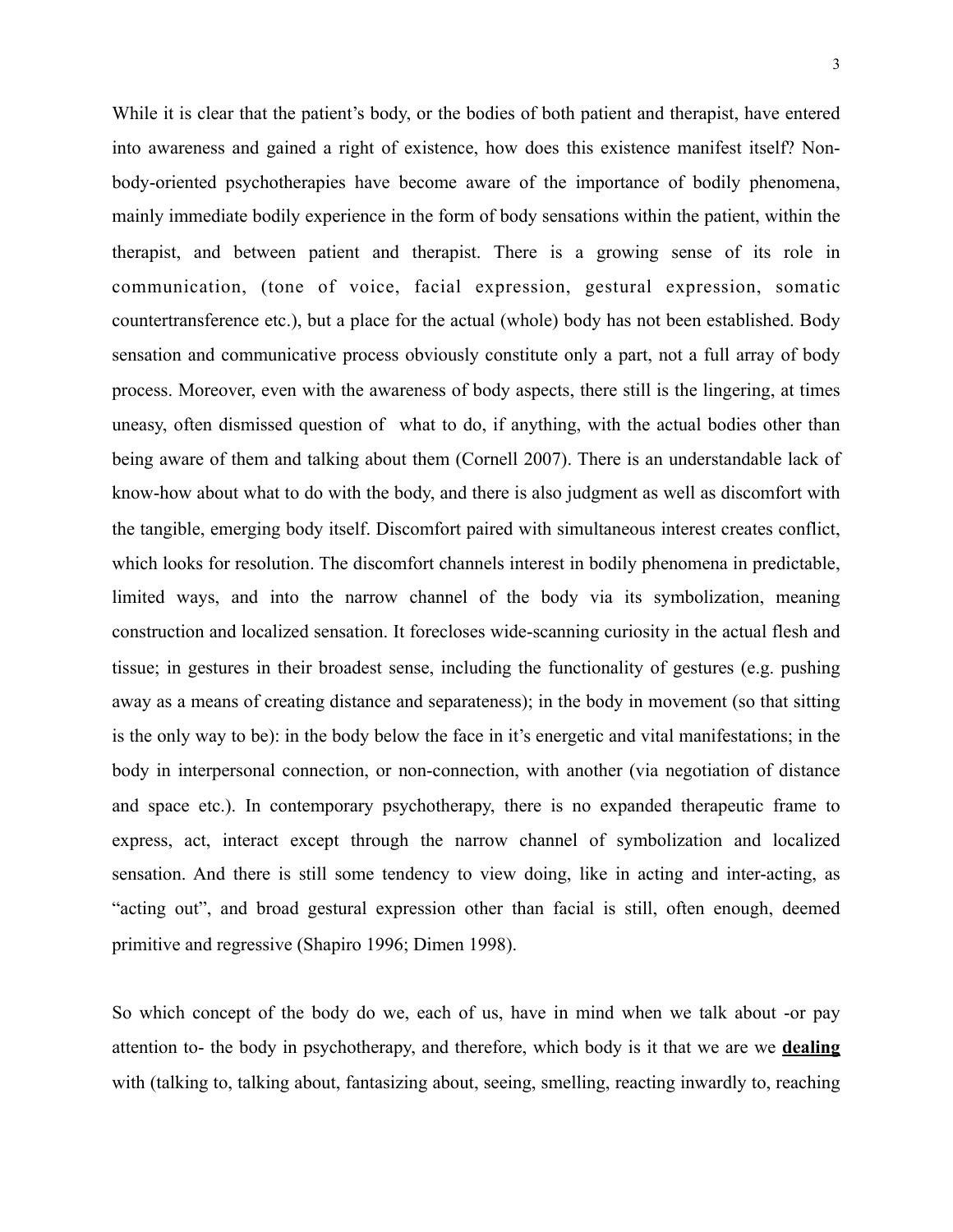out for or moving away from, breathing with, touching, etc) in our consulting rooms? Is it the **actual body** and if so, what is that exactly: the body of drives, of energy, the breathing body, the moving body, the scientific body, the medical (psychosomatic) body, the sexual body, the impassioned body? And then, is it the moment-to-moment experiencing body (i.e. the body as vehicle for reception and expression of emotion, as carrier of communication), and/or the body as place of and container for personal history; or is it the metaphorical body, the body symbolized in language? And what about the relational body, the intersubjective and interactional body? Does the body just have a face or also a torso, limbs, a skin? Do bodies touch each other, shape each other, move together?

To summarize, what correspondences, overlaps, incompatibilities, matches and mismatches are there between the different perspectives and treatment approaches? Which body is it that we are dealing with? How does the conceptualization of the body inform the treatment approach? In order to answer these questions, I first will need to provide a contextual sense of the by reviewing in broad and selective brushstrokes how the place of the body in psychotherapy evolved and changed over time. A more comprehensive overview, though not with the same focus, can be found in Downing (1996), Goodrich-Dunn & Green (2002, 2204) and Cornell (2007).

#### **THE PLACE OF THE BODY IN THERAPY**

#### **1. The Common Ground: Freud**

At its origin, psychotherapy was the single theory of, psychoanalysis, created by Freud's genius. In constructing and reconstructing his theory, Freud seemed to struggle with the problem of how to conceptualize the body, or the connection of body and mind. His ideas changed over time, from an emphasis on psychic energy, originating from the biological drives of sexuality and aggression, to a structural theory of the unconscious. In conjunction, his treatment approaches changed, from a more body based emphasis on hypnosis and catharsis in early years, to free association and the interpretation of dreams in later years. There is a defined shift in importance from body to language, from matter to mind. All along though, the body seemed to have held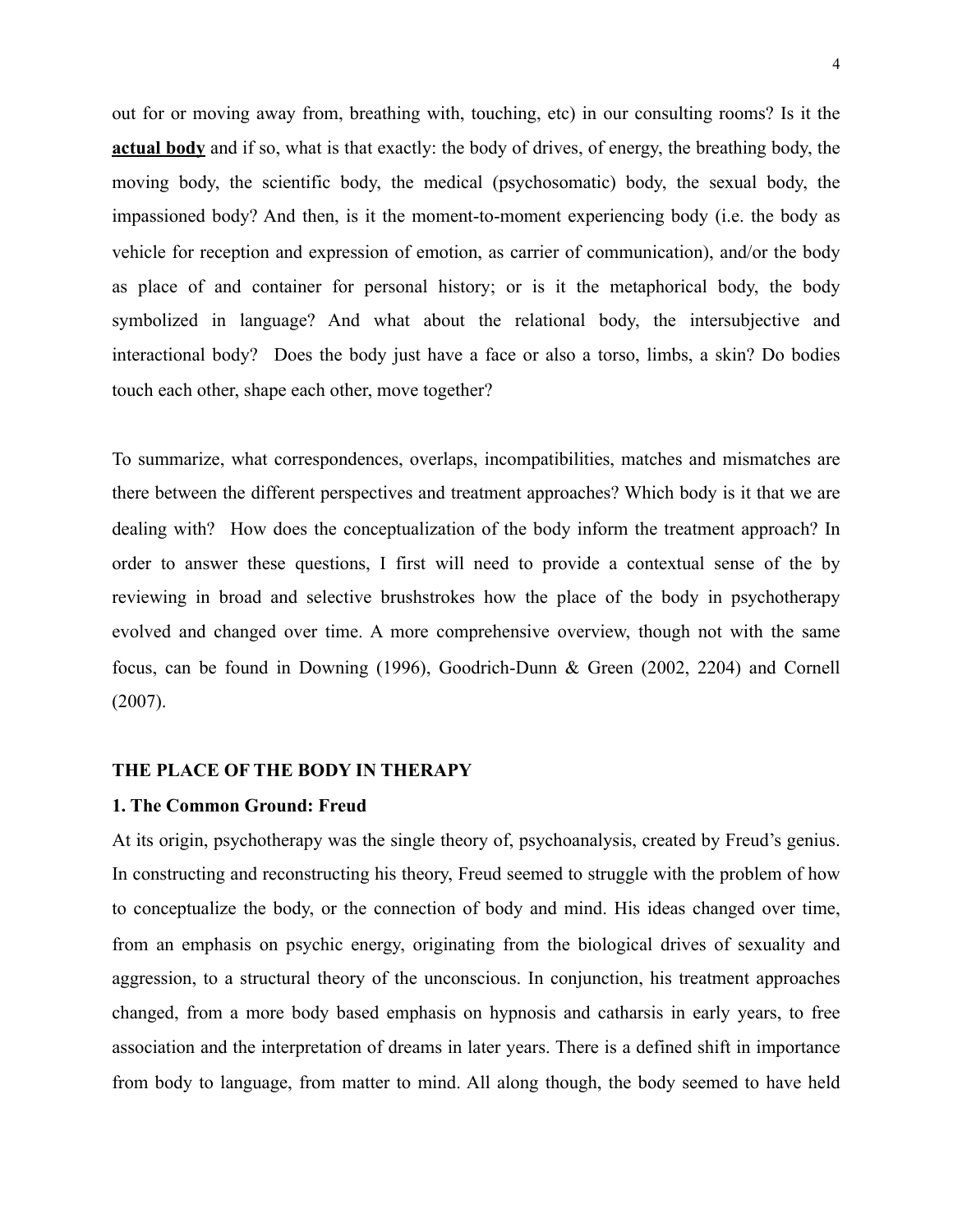some central, if changing place. It is the body that drives the mind, making a "demand …upon the mind for work in consequence of its connection with the body" Freud (1915, p 122). Drives are conceptualized as bodily phenomena, constituting "the frontier between the mental and the somatic" (Freud 1915, p 122). I consider his well-known later statement that the "ego is first and foremost a body ego…derived from bodily sensations" (Freud 1923, p.23) as a conceptual extension, linking body and bodily processes to the construction of ego and self.

 It is also important to realize that Freud initially was interested in a neuroscientific foundation of psychic phenomena. In his (posthumously published) article 'Project for a Scientific Psychology' (Freud 1950, written 1895) he attempts to anchor his understanding of the 'psychic apparatus' in the just recently discovered theory of neurons, foreshadowing the contemporary struggle to bridge psychology/psychotherapy with what was to become neuroscience. He gave up on the project, but indicated in later writing that he considered this failure as merely temporary (Freud 1915, p 174, 175).

#### **2. Diversification and Divergence**

During the decades immediately after Freud, psychoanalysis is further established as a discipline and, even more important, is the development of the broader discipline of psychotherapy with its different schools. Most of these schools are rooted in some aspect of Freudian thought, retaining various theoretical and clinical pieces while neglecting or rejecting others. Originating in the common ground of Freud's ideas, the field of psychoanalysis and psychotherapy widens and diversifies over time with increasingly diverging theories and treatment approaches. For the sake of brevity and comprehension, from this point on, I will mainly focus on the development of psychoanalysis as the example for mainstream psychotherapy, and on the development of bioenergetic analysis, as the example for body psychotherapy. This procedure carries the risk of oversimplification but it has the advantage of limiting an otherwise dizzying array of theories and 'bodies' to a manageable quantity for the scope of this paper.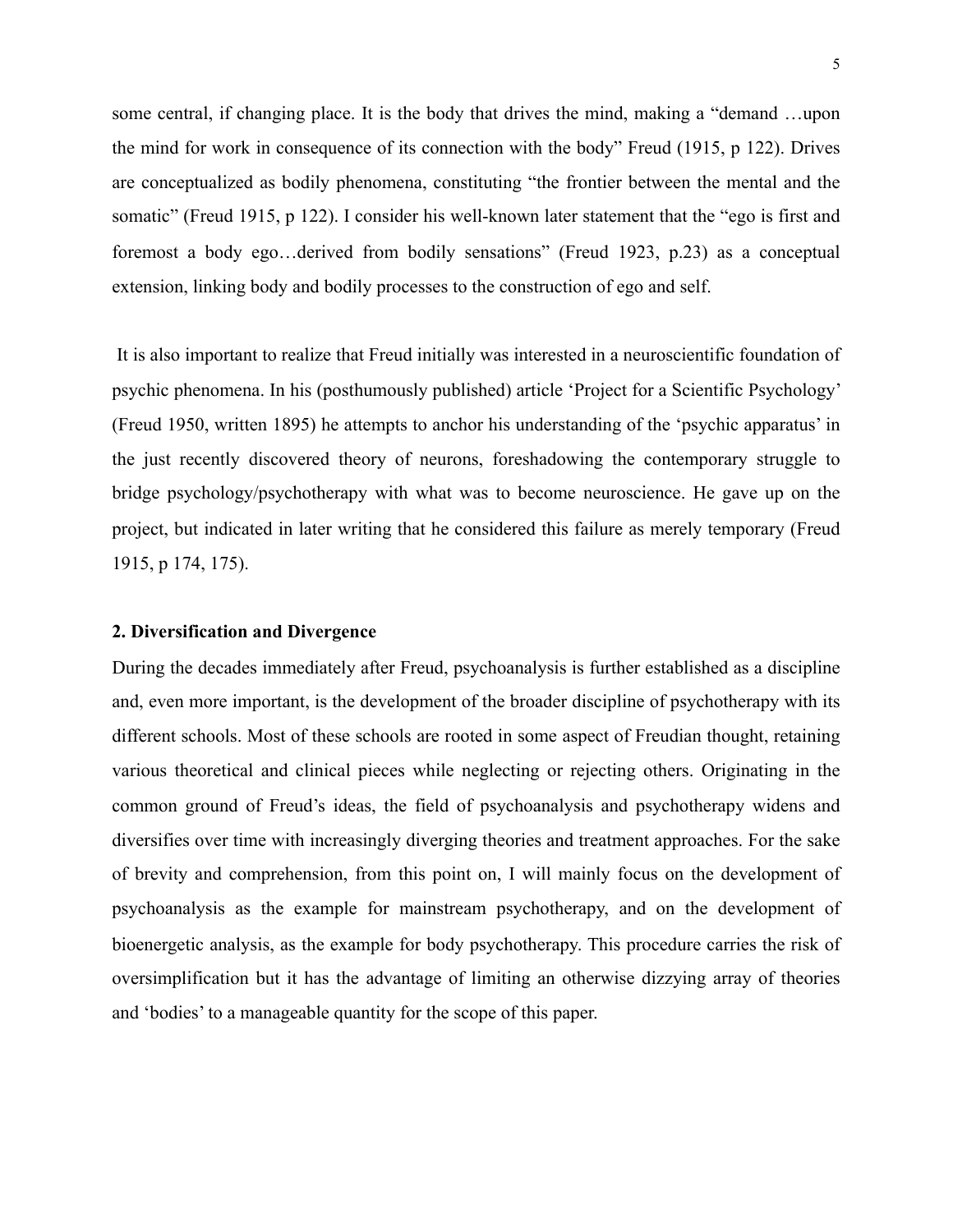Freud's theories of drives and the unconscious keep dominating **classical psychoanalysis**, while, simultaneously, the privilege of language over body, insight over direct experience, mind over matter becomes firmly cemented. The therapeutic frame allows only for the 'languaged', i.e. the metaphorical or symbolized body. The actual physical body, the 'unlanguaged body', is viewed asprimitive, to be removed from the consulting room.<sup>[3](#page-5-0)</sup> Consequently, bodily experience and expressions are considered as 'acting out' and regression.

<span id="page-5-1"></span>Also, Freud's neuroscience efforts fall into oblivion because neuroscience data and theories are considered as too biological, too focused on the cognitive and irrelevant for treatment issues. **Neuroscience** follows its own path and develops into an altogether medical discipline, in turn considering psychoanalysis as irrelevant and unscientific.

**Classical body psychotherapy,** as created by Reich (1983, first published in English in 1945), has its roots in Freud's ideas, but in contrast to psychoanalysis, in his early, more body oriented theories. Reich expands Freud's drive theory significantly. He introduces the crucial concept of bodily defenses, the energetic counterpart to psychic defenses, thus developing an understanding of, and a model for, the connection and interaction of body and mind. Subsequently, he went on to formulate not only new body-oriented methods for treatment, but a holistic model of human behavior, based on the concept of energy. Reich's theories get further developed and diversified into different schools of body psychotherapy by his followers, e.g. into bioenergetic analysis (Lowen 1958, 1975, 1988), radix (Kelley 1972), formative psychology (Keleman 1975, 1986) and biosynthesis (Boadella 1987). While they differ significantly in detail, they share the common view that the body and not language, is at the heart of theory and treatment. Their theory and clinical practice centers on the 'energy body' of cells, muscles, flesh and movement, the observable body, the 'touch body', the body as experiencing and feeling agent in the present and the body as repository of history. In this therapeutic frame, the body represents freedom and

<span id="page-5-0"></span><sup>&</sup>lt;sup>[3](#page-5-1)</sup> I will use the term 'unlanguaged body' for the body of movement, gestures, holding patterns, facial and vocal expressions, in short for the body whose experiences and expressions have not (yet) been transferred into language. By 'languaged body' I will be referring to the experiences and expressions of the body that are put into words.Traditionally this may be referred to as the symbolic or verbalized body.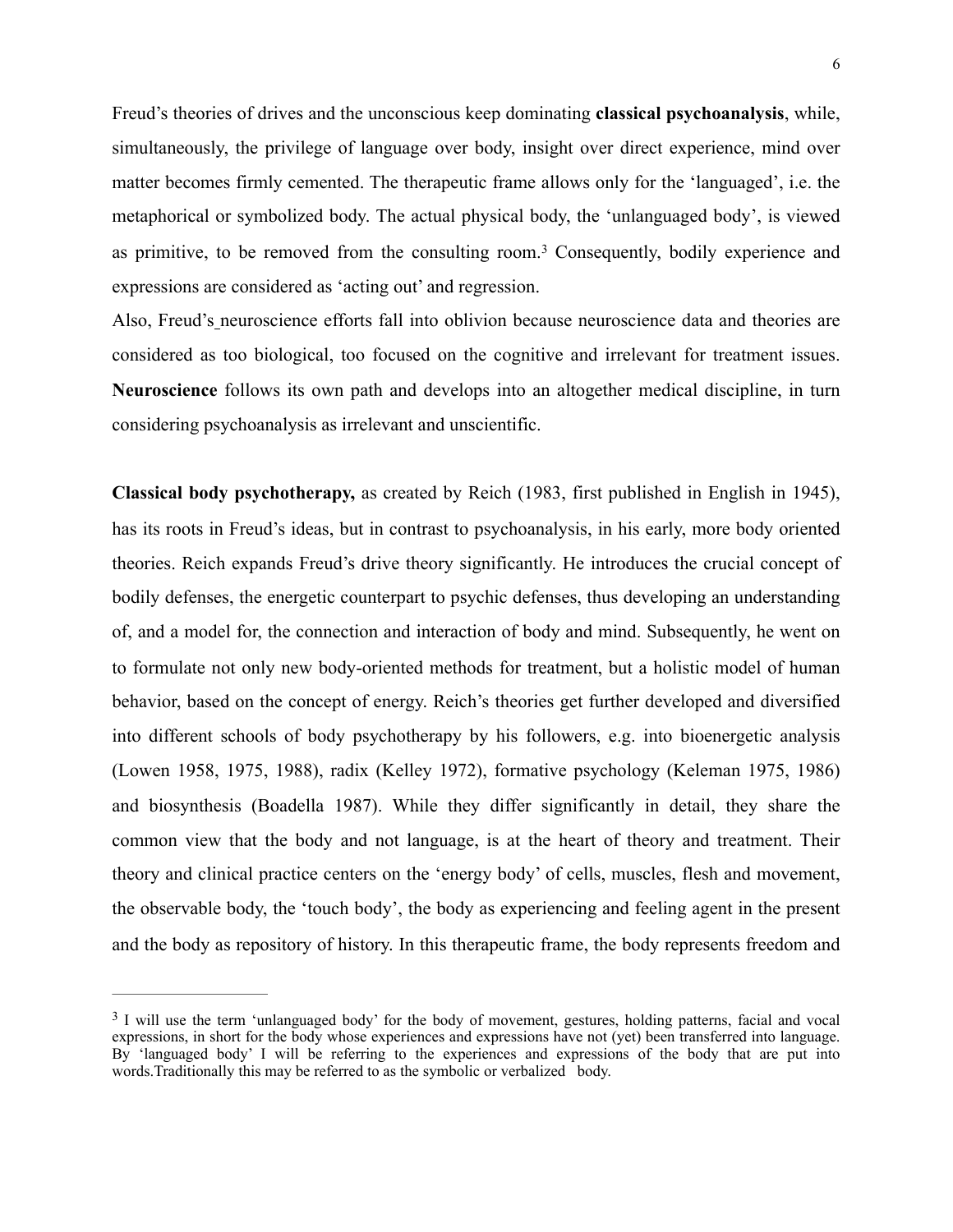impulse, not primitivism, and what psychoanalysis labels as 'acting out' is labeled here as aliveness or vitality.

Most schools of psychotherapy which developed in the decades after Freud trace their roots back to psychoanalysis, and most of them give little room to the body in their theories or clinical practice. The humanistic psychotherapies are an exception. Particularly gestalt therapy and transactional analysis try to straddle the divide between the languaged and the unlanguaged body, e.g. making room for the body as experiencing and communicating agent. Over time, the term 'verbal psychotherapies' is coined. They are considered mainstream psychotherapy while body oriented psychotherapies remain marginalized. This only begins to change with the emergence of new paradigms in the therapeutic arena.

#### **3. New Paradigms: Relationality and Affective Neuroscience**

In the later part of the twentieth century, the psychoanalytic field shifts. By bringing together the British object relations school and the American interpersonal tradition, a new paradigm**, relationality**, emerges that emphasizes the importance of the relationship between therapist and patient. Relationality (Greenberg and Mitchell 1983) is a dyadic theory of mind. It has a profound impact on how therapy process and the therapeutic encounter are conceptualized. Key concepts are subjectivity and intersubjectivity, i.e. the recognition of subjective mental states within oneself as well as in the other; mutuality, i.e. the mutual influence within the therapeutic dyad; co-creation of experience and meaning; two-person psychology which emphasizes therapist and patient as co-creating individuals; enactment, i.e. the intermingling of unconscious experience.

The other paradigm**, affective or interpersonal neuroscience** (Damasio 1994, 1999; Siegel 1999; Schore 2003a), emerges from a renewed interest in and re-evaluation of the role of emotion and affect in human development. It is grounded in a wealth of data originating from new imaging techniques in neuroscience. Emotion and emotional relationships become the core issue in the study of consciousness and the unconscious. Theory building revolves around "body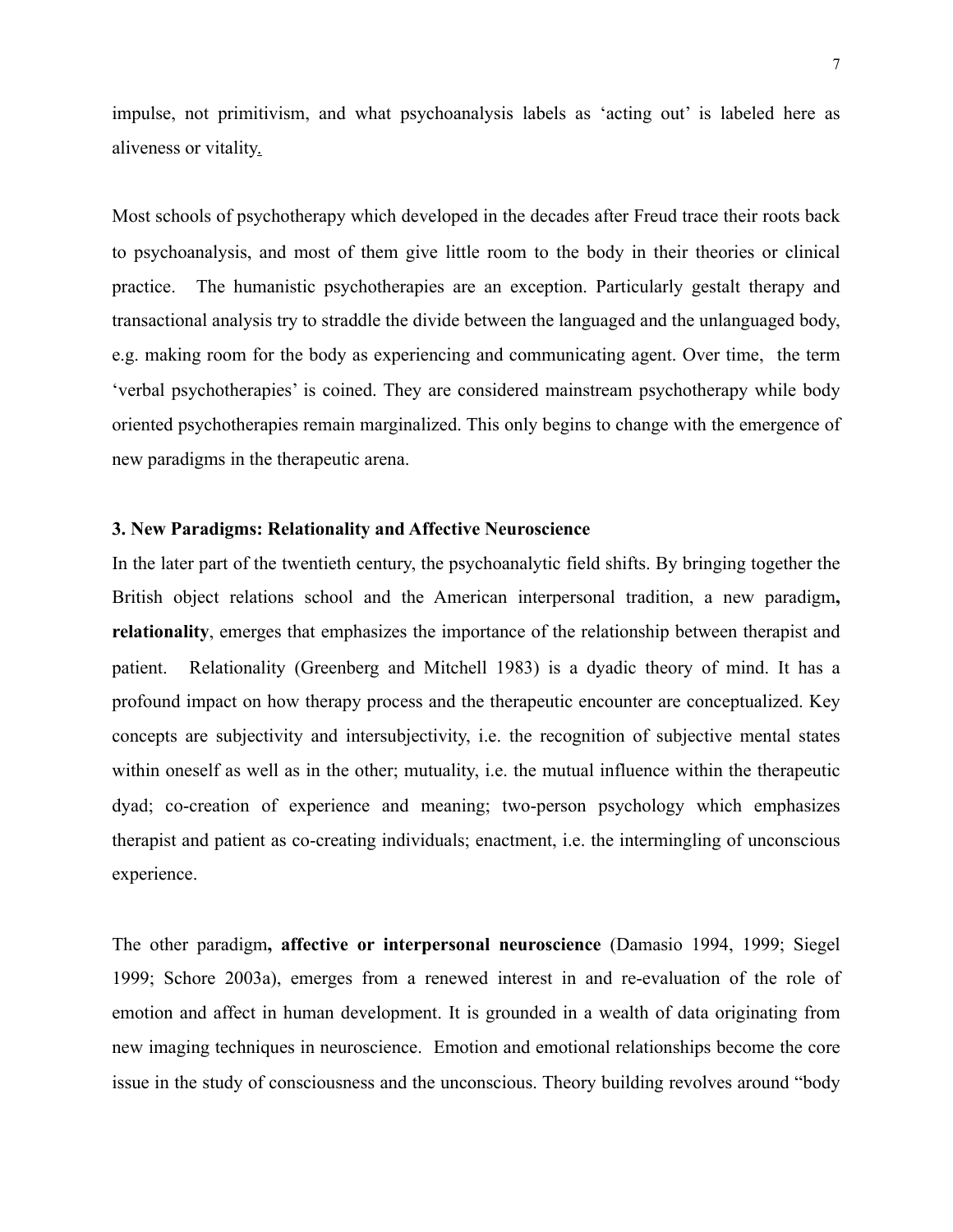and emotion in the making of consciousness" (Damasio 1999, cover). In this context, the body resurfaces as processor and expresser of emotion.

#### **EMERGENCE AND CONVERGENCE, PART 2: The Interweave**

As old and new paradigms interweave, links between psychotherapy and neuroscience, as well as between brain, body and therapeutic process unfold. Differing therapeutic modalities are beginning to have key concepts in common. As part of this interweave, the body, with its physicality as well as with its various linguistic and cultural meanings, is occupying a prominent place.

#### **The Impact of the Relational and the Neuroscience Paradigms on Bioenergetic Analysis**

The relational paradigm changed the clinical practice and the view of the body within body psychotherapy in major ways (Campbell 1995, Finlay 1999, Heinrich 1999; Hilton 2007, Carle 2002, Klopstech 2000b, Resneck-Sannes 2002, Schindler 2002. Sieck 2007). All along there had been some unease with the exclusively energetic and characterological body and the potentially mechanistic and overly objective view of the body. The relational perspective made room for subjective and intersubjective experience of patient and therapist, questioning the hegemony of assumed objectivity in bioenergetic theory[.](#page-7-0)<sup>[4](#page-7-0)</sup> In my view, the integration of relational ideas allowed for

<span id="page-7-1"></span>the richness of the clinical repertoire of traditional body oriented psychotherapy to become more evident and to unfold more fully. In addition to the traditional focus on the more fixed and

<span id="page-7-0"></span><sup>&</sup>lt;sup>[4](#page-7-1)</sup> The coexistence of the objectively assessed (by the therapist) and the subjectively experienced (by the patient and the therapist) body in bioenergetic theory and practice is of recent vintage and, the entire topic deserves further elaboration. But for our current purposes, I will briefly deal with a philosophical background. It was through the advent of postmodernism that the existence of an objective view of the world, and with it the omnipresence of hierarchical, logo-centric, male-centric and rational interpretations of human nature and culture has been challenged. Co-constructed experience and co-constructed understanding, or 'meaning', by all players involved is favored over objective and deterministic views within a given hierarchy.

In Bioenergetic therapy, this would e.g. mean that the therapist does not become an arbiter of objective truth via his/ her knowledge of character structure and body-reading, but instead holds just one view of the goings on in the therapeutic encounter. This view, together with the patient's view rooted in her/his subjective experience and also the therapist's subjective experience would lead to a co-created meaning or understanding of what is happening. Meaning' (or reality, or understanding, or truth) is thus always objective and subjective, a social construction, sensitive to time and context. Relationality, with its emphasis on subjectivity, intersubjectivity and mutuality as opposed to objectivity and hierarchy has certainly some roots in postmodernism. An in-depth review on the connection between relationality and postmodernism is provided by Mills (2004).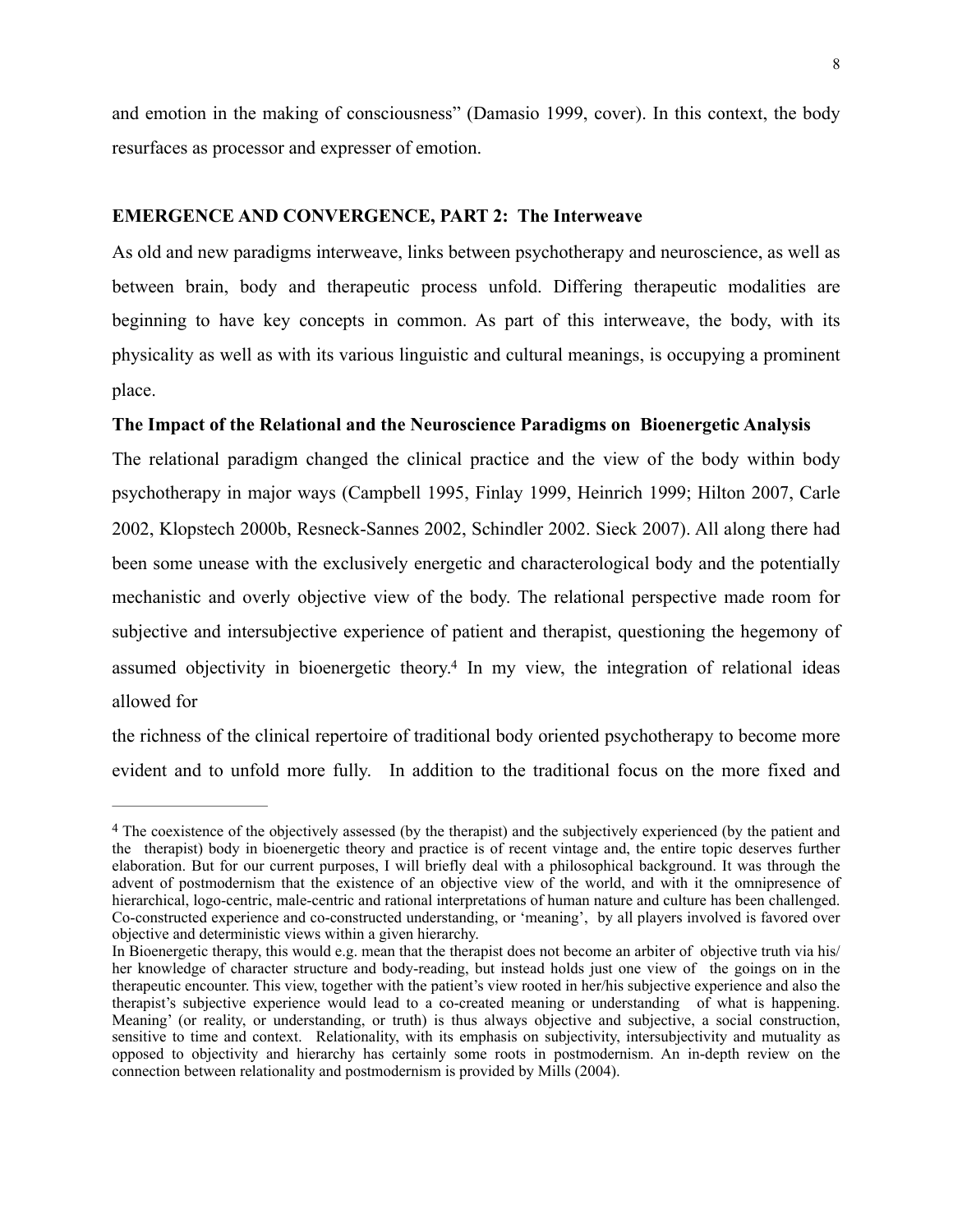defended characterological body, the focus is now equally on the bodily experience in the immediate interaction in the therapy dyad, the body 'in action' within the interaction, the body in the present moment, the communicating and interacting bodies of patient and therapist, within a somatic dyad. 5

<span id="page-8-1"></span>The relational view has now become firmly established in body psychotherapy, but only recently has body psychotherapy, including bioenergetic analysis, begun to consider the implications of neuroscience to its domain (Koemeda & Steinmann 2004; Lewis 2004, 2005; Klopstech 2005a, 2005b, 2008; Resneck-Sannes 2005, 2007; Koemeda 2007). On one hand, the implications require a re-evaluation of some of our own core concepts, such as catharsis, charge and self regulation and imply some re-shaping into broader concepts, e.g. extending Reichian self regulation into the broader concept of mutual regulation.

But the implications are potentially larger in different and unexpected ways. It becomes increasingly clear that neuroscience has fundamentally changed the view of what matters in psychotherapy and that it is breaking up the long standing privilege of languaged process over body process, giving both equal importance. "For the first time from outside of body psychotherapy, the body is treated as an active and necessary protagonist for understanding development and process in psychotherapy" (Klopstech 2008, p 119). As an aside, body process is our area of expertise which, if "advertised well", might create substantial interest from mainstream verbal therapies in body oriented thinking and interventions (Klopstech 2008).

#### **The Rediscovery of the Body in Psychoanalysis**

The expansion that psychoanalysis experienced from the emergence and its embrace of relationality was accompanied by a changed view of the body and its role in analytic process. Subjectivity focuses on feeling and subjective experience and therefore, necessarily, on the body. The experienced body, as we refer to it in bioenergetic analysis, becomes the subjective body, and the "bodily rooted self" (Aaron 1998, p xxvii) in psychoanalysis, moving it from the kitty

<span id="page-8-0"></span> $<sup>5</sup>$  $<sup>5</sup>$  $<sup>5</sup>$  As is frequently true with new syntheses, there is now the danger that the relational emphasis will swamp out the</sup> knowledge and techniques that are contained in the characterological and energetic understandings.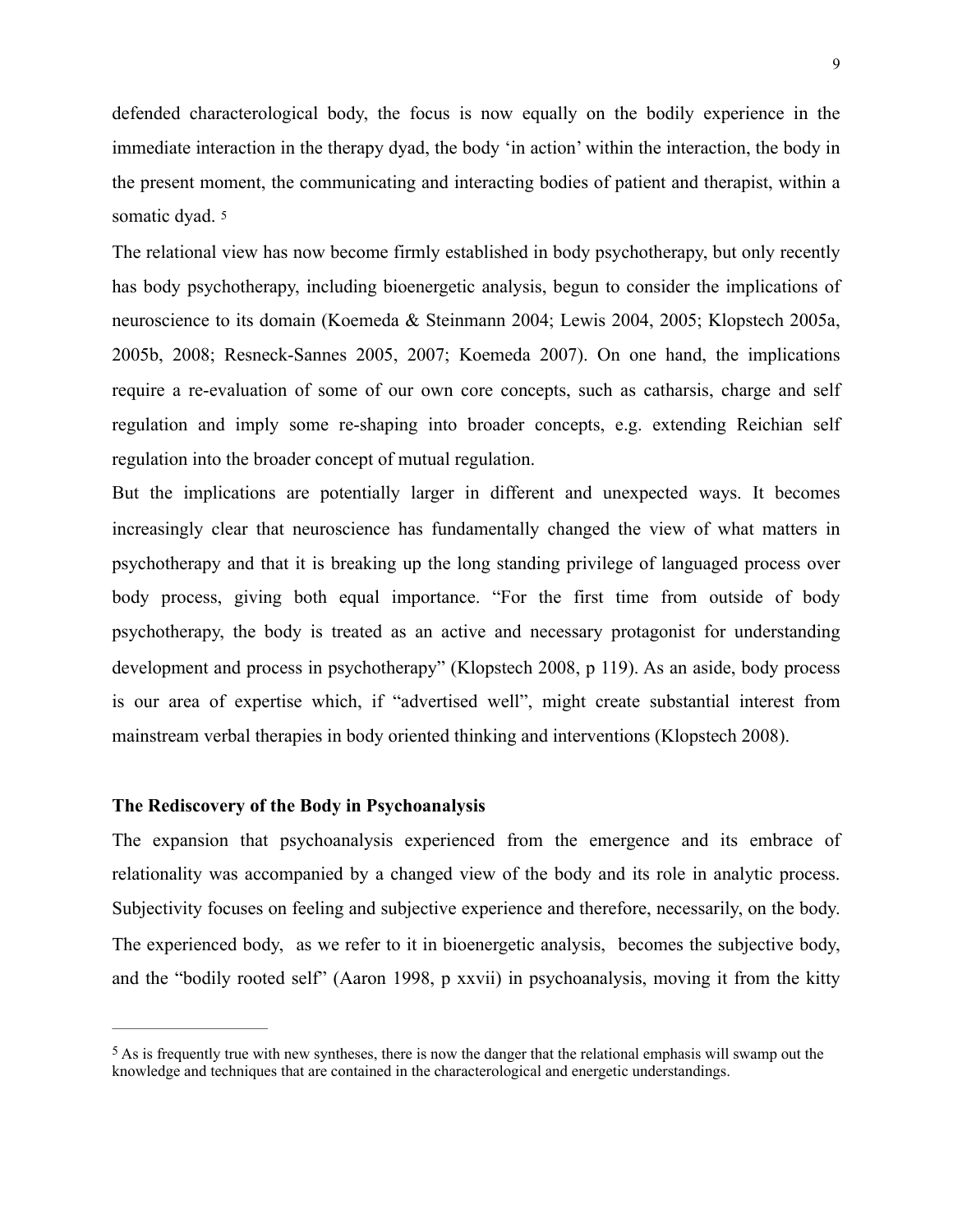corner of analytic theory towards the limelight. Intersubjectivity is not only about two minds intertwined but about two bodies intersubjectively intertwined, Therefore both the patient's body and the therapist's body contribute to the relational body The 'relational body' in psychoanalysis is both; it is physical and subjective, like Aaron's bodily rooted self and it is a "complex construction" that is "interpersonal and fluid" (Harris 1998, p 39,43). And Dimen (1998, p 68) brings relational and body-oriented concepts together by pairing up enactment and embodiment, as they "have in common their habituation of the inarticulate" i.e. the unlanguaged body.

To summarize, the integration of relational concepts has contributed much nuance to the theory of **body psychotherapy** and more 'bodies' to pay attention to in the clinical process, while the interweave with neuroscience provides links to the mainstream. The integration of relational and neuroscience concepts into **psychoanalysis and psychotherapy** has brought the physical body into awareness and language, and potentially into actual treatment.

#### **MULTIPLICITY AND SELECTIVITY**

Initially, there was insufficient attention paid to the body, and now there may be 'too many bodies' to pay attention to. There is a "dizzying array of languages for the body... [that] expresses an excess of meaning the body stands for, contains, generates" (Dimen, 1998, p 65/66). This newfound multiplicity requires selectivity and centering in order to be of any use either theoretically or practically. In my own view and clinical practice, I have adopted an approach that can be summarized by the somewhat awkward label of 'centered multiplicity of bodies'.

Multiplicity addresses the issue of inclusiveness. The body in modern and postmodern psychotherapy needs to include the objective physical body with its emotional and energetic ( i.e. arousal and vital) dynamics, with it's history and it's character structure. But it also needs to be viewed side-by-side with the subjective and the intersubjective body that allows for communication, co-creation, and enactment. And there needs to be room for the interactional body, the body in action and inter-action (one can consider awareness, reflection and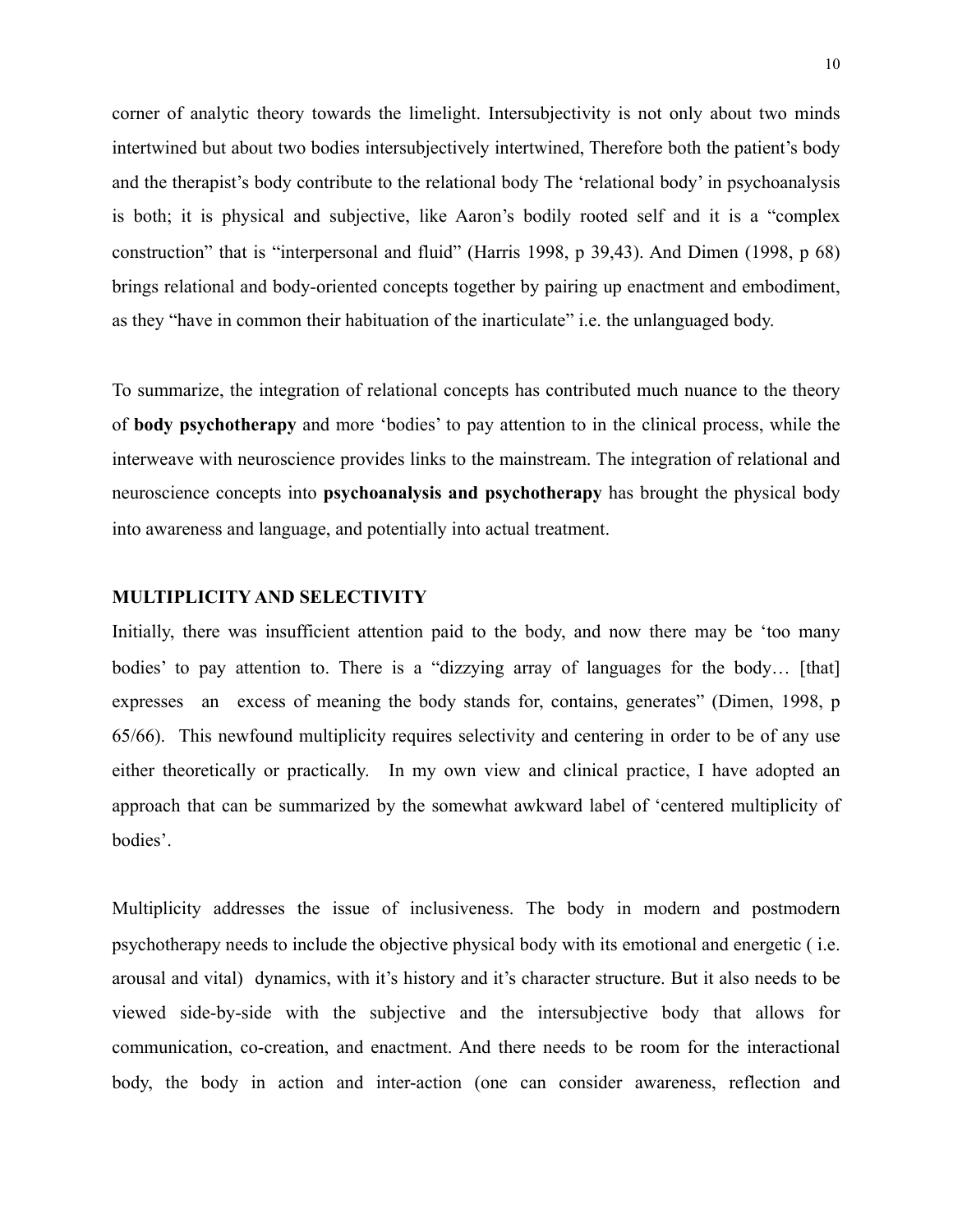symbolization as action (Harris, 1998)). Obviously, others also argue for a multiplicity of bodies. Cornell, a psychoanalytically informed body-centered psychotherapist, speaks of the body in relation to itself as well as the body in relation to others (Cornell 2007) and Dimen, a relational psychoanalyist, sees multiple bodies forming "a crazy quilt of overlaps, mismatches, and novelty, the stuff of excitement, anguish, sanity and madness" (Dimen 1998, p 74). All these bodies take up residence in our consulting room as soon as patient and therapist meet, even if they are denied conscious entry.

While I argue that it is necessary for psychotherapists to have multiple perspectives on the body, this alone is not enough. The complexity of multiple bodies can be awesome, and, with all the various bodies vying for attention, an element of choice has to be present. Multiplicity needs to be paired with selectivity. Specificity and centeredness need to smartly counterbalance multiplicity so that creative and productive multiplicity does not turn into headless/mindless proliferation. It seems to me that each of us, in our way of attending to the body, has explicit preferences and implicit predilections which are based on our training, our philosophical outlook, our professional readings, our professional identification and, of course, our own bodily organization and it's issues.. Which specific body -or bodies- takes center stage at a given moment, a specific day, or during a particular phase of treatment, depends on the preferences (which I consider a conscious matter) and predilections (which I consider more elusive to consciousness) of therapist and patient. These preferences and predilections shape which conceptualizations of the body speak to us and which do not, and which body oriented interactions (in the broadest sense of the word) become part of the therapeutic encounter. Selectivity via preferences and predilections establishes the mix of choice and enactment, a blend of the explicit (conscious) and the implicit (preconscious, unconscious), from the pool of multiple bodies.

I would like to believe that we, as therapists, have come to know the various bodies well, in their many incarnations, and that we invite them into our consulting room, as well as into our personal lives. But the complexity of multiple bodies is awesome and I wonder, even with selection and focus, how we can deal with this multitude. I believe the best we can do is to stretch our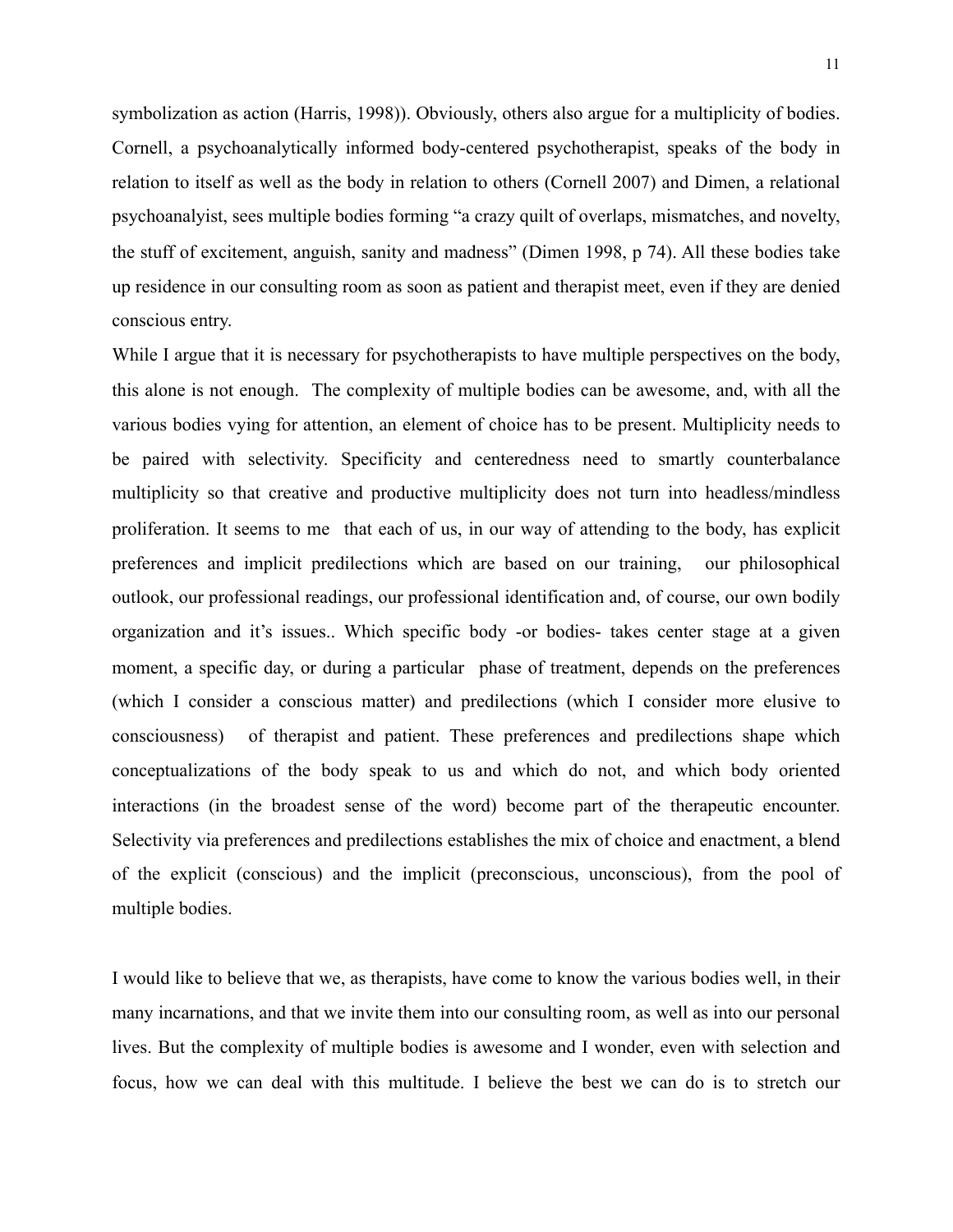professional comfort zone and to gain some familiarity with 'the other bodies', the ones that, for whatever reason, we tend not to appreciate. Becoming familiar presupposes being curious and informed rather than judgmental and rejecting. With curiosity and the familiarity that comes through knowledge, we can allow for different bodies to 'show up' and for any enactment to have it's pull, while still making a conscious choice within the therapeutic dyad along the lines of 'which body is it'. This means for non-body oriented psychotherapists to overcome their discomfort and fear of the actual body, specifically bodily expression of emotion. It also means for body psychotherapists to abdicate the power of being the ones who know about "the body" and instead give more credence and attention to the co-creations within the somatic dyad. It is this stretch of comfort zones that might help to anchor the emerging somatic paradigm more firmly in psychoanalysis and psychotherapy. In body psychotherapy, it might facilitate the necessary process of creating nuance.

#### **CLINICAL PERSPECTIVES: BODY-IN-LANGUAGE**

I will present a clinical illustration of how I attempt to juggle multiple body perspectives. For purposes of identification, my homebase is bioenergetic analysis leavened by psychoanalytic understanding and neuroscience findings.

The illustration focuses on possibilities of 'what to do with the body beyond talking', and will take a multiple-body perspective. There will be my conscious choices of which 'body' to focus on, but there will also be present my reacting to and interacting with my patient's choices. The example is presented in the form of small segments from several therapy sessions. The segments are cursory and moment-focused, and I call them clinical moments. The clinical moments revolve around a body metaphor brought into the therapy process by my patient Susan. This metaphor is the way Susan brings her body into the sessions.

In a recent session, Susan talks about her body as "being a house with many windows". All the while, she keeps pointing to her chest rather vigorously, as if to claim ownership. My immediate association is an image of Susan from an early time of her treatment when there was obviously 'nobody home', 'no body home' in the woman who was in my office then: her chest was sunken,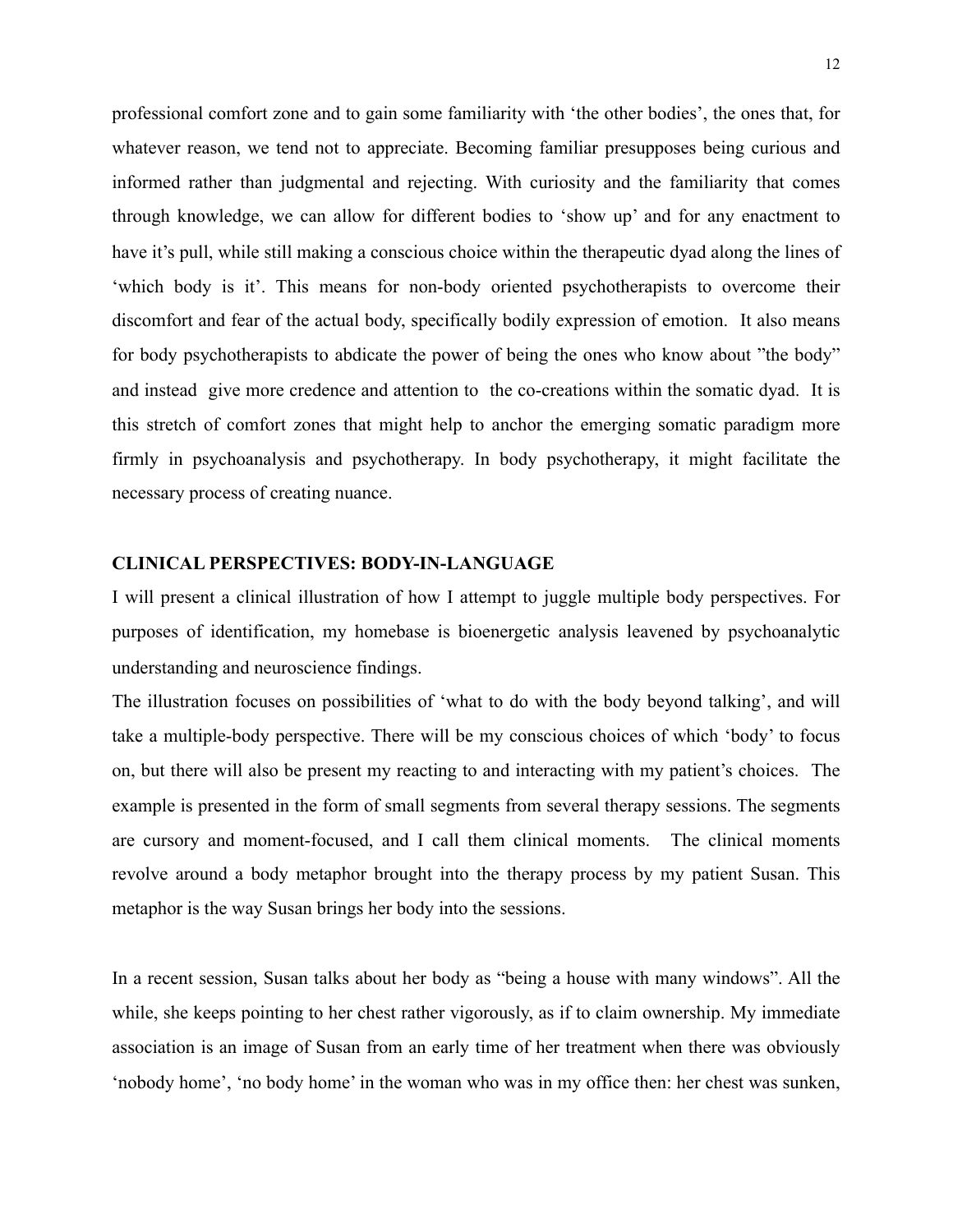her handshake limp, her face rather grayish and her eyes half closed, eyeballs rolled up and eyelids fluttering. This earlier woman was quite different from the one sitting in my office right now, perky and with a direct gaze, speaking about being a house with many windows.

Her metaphor is rich with many different components. There is the 'house' standing for ownership, belonging, for structure and for boundaries. And there are the 'windows', actually many windows, standing for openings, views, eyes, for looking out and for looking in, for a relationship to the outside world. The togetherness of 'house' and 'many windows' in the metaphor evokes a simultaneous sense of stability and openness, maybe vulnerability from openness; the gesture of pointing to the chest, the seat of the "I", at least in the Western hemishere, accentuates the ownership. Obviously, this metaphor presents multiple experiences of and perspectives on the body with many opportunities for choice and exploration. Within the context of multiplicity and selectivity, I will point to some of the routes we followed in subsequent treatment. The sequencing of interactions corresponds to the actual sequence of the way they occurred in the therapy.

**Initial clinical moment:** There is the relational body psychotherapist in me that has an immediate response of delight, and a question to go with it: "Sounds inviting to me! Does your house have a door?" "Of course, Angela", my patient responds, opening her arms and extending her hands – without being consciously aware of the gesture, as she later tells me -. I stretch out my hand, picking up on the perceived verbal and bodily invitation with a body response of mine, no words. She takes my hand without hesitation. There is no limp handshake this time, there is somebody home, welcoming me in.

Explication: In the moment-to moment-interaction I pick up on the relational content of the metaphor, the openness expressed by 'many windows' which feels to me like an invitation, maybe? This assumption, put as a question, leads to a spontaneous physical interaction, bringing both our gestural/relational/touch bodies into the foreground. In the further course of the session, my patient's charactorological body surfaces, when we both talk about how difficult it has always been for her, given her family context, to trust and reach out. Alternately, viewing our spontaneous physical interaction as limbic resonance would pay attention to the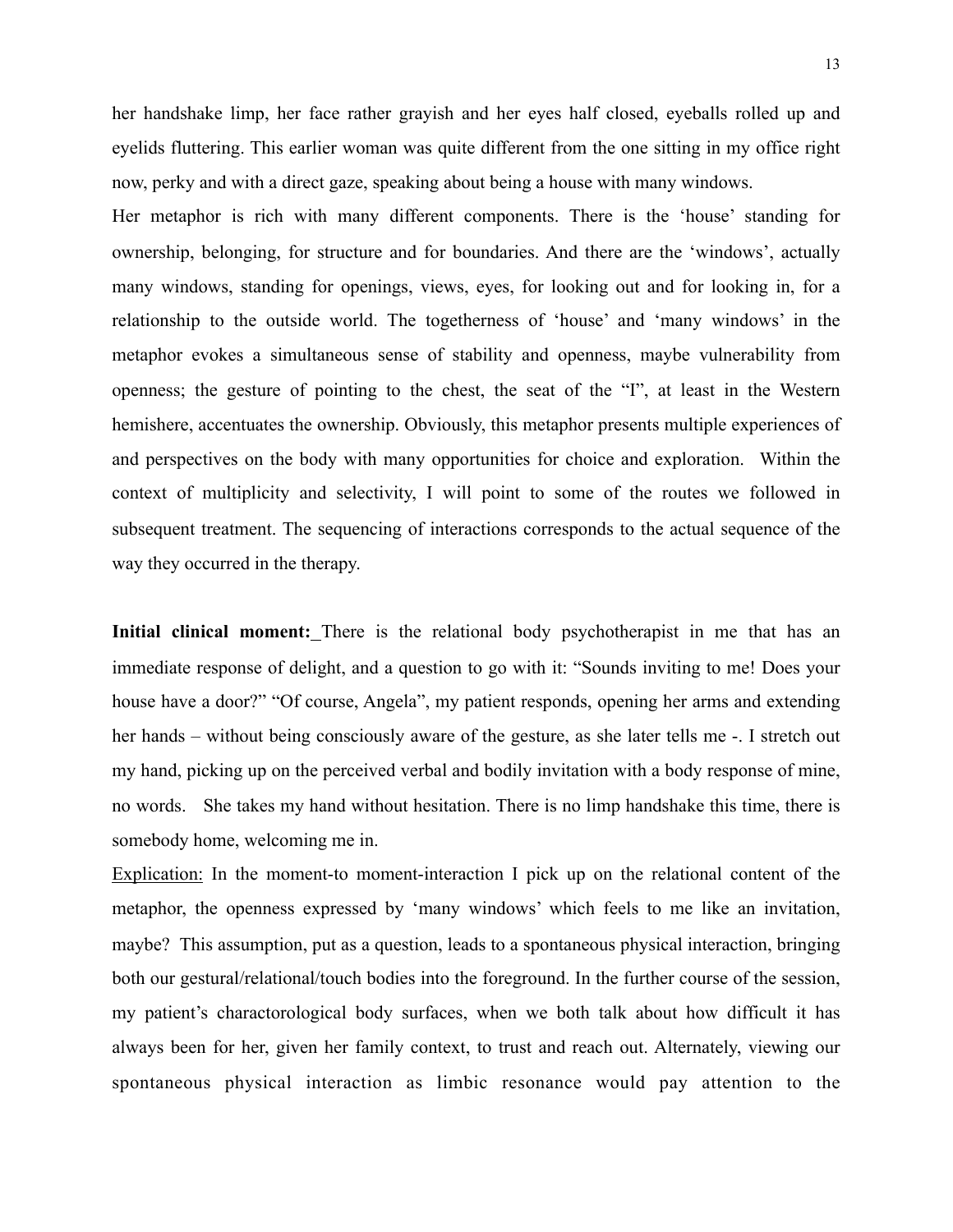neuropsychological bodies in our dyad. And, of course, our talking about what happened involves the languaged body. This course of action is a typical example of modern body-oriented psychotherapy, including bioenergetic analysis. The relational bodies, the energetic/physical bodies and the neuropsychological bodies share the stage in roughly equal amounts without giving ideological authority to any single perspective.

**Second clinical moment during one of the subsequent sessions:** Remembering her half-closed, fluttering eyes of the past, I ask her what the windows look like. She laughs and says that, of course, the windows are very clean and sparkling, testament to her strict Irish-German upbringing. But, she adds, these are her own windows in her own house, not the ones in her parents' house, and she would do the cleaning because wants to, not because she has to.

Explication: By using my memory of her 'past body' from our early therapy process, and, being struck by the contrast, I arrive at a question that addresses the body image in her metaphor. My emotional body is curious about a specific aspect, the windows, in Susan's metaphorical body. Susan's association about her upbringing brings us right into the midst of biographical material, i.e. a much earlier body from childhood**.** This is a direction that any non-body psychotherapist could easily follow, verbalizing and exploring further the metaphorical body, developing it into a narrative body

**The third clinical moment a couple of sessions later:** This is more in the spirit of classical body psychotherapy. I invite Susan to explore her house further, particularly the view from every window. Although **I** invite an exploration, the method of exploring will be **her** choice. She chooses to get down on all fours, crouching, to look through the basement windows. Then, she sits on the floor for the ground floor windows, then on a chair for the first floor windows, and then stands on her feet for the upper floors. Finally she is up on her toes to look out of the attic, feeling "on top of the world", but also a little unstable. In this manner, she inhabits all of her house, using her whole body, while being able to, and actually wanting to, look at the 'outside' world. There is somebody home and she feels at home.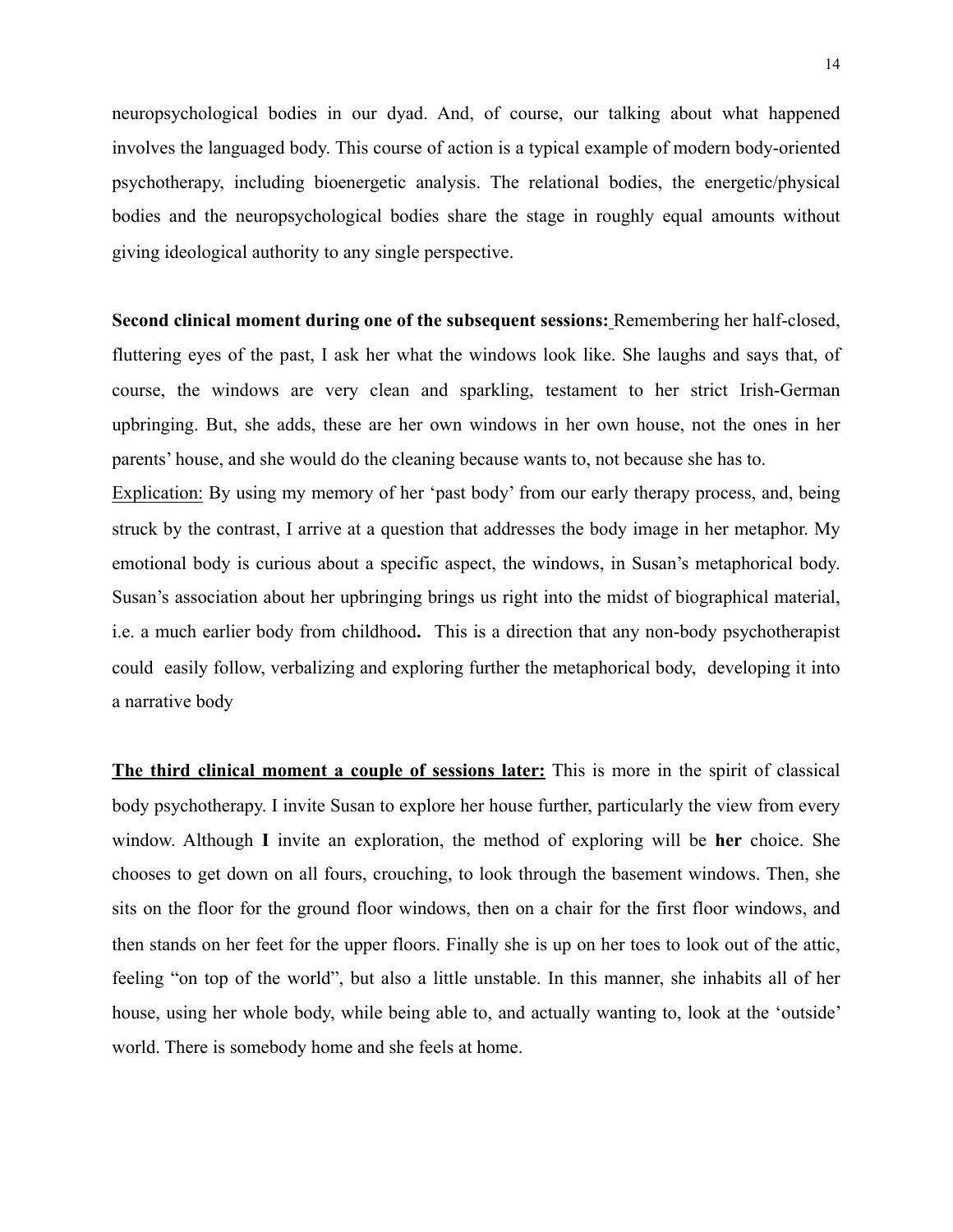Explication: In this scenario, Susan implicitly builds on the grounding work we had experimented with in many previous sessions. She starts looking out of the windows from the "ground", providing herself with safety and security for the daring endeavor of actively looking out at the world outside of herself. Active looking at the world, especially at people, even staring them down, has been an important part of her therapy process up to this point. All of this is classical bioenergetic process - the patient experimenting with her energetic, moving body following basic principles such as grounding and working with energetic blocks, in this instance an eye block. Gestalt therapy or psychodrama, or any verbal therapy that makes room for experimentation with the moving body, might have followed a similar route by asking the patient to explore her house, though without paying attention to underlying energetic principles,

#### **Body metaphors in clinical process**

I have deliberately chosen clinical moments involving a body metaphor because body metaphors are particularly suited examples of how the body appears in language. They are immediate examples of the 'languaged body' and the subjectively experienced body. At the same time they offer easy access to other bodies; in the above instances, the energetic body, the moving body, the relational body, the touch body, the developmental body and the biographical body.

???It is my belief that body metaphors are not worked with frequently enough with sufficient depth, and are thus an underutilized area of psychotherapy, even of body psychotherapy. This is unfortunate since the immediacy, the knowledge and empathic potential contained in their imagery provide potent vehicles for dyadic interplay. They need little explanation, but lend themselves to rich exploration, deep into biography and far into associations. This applies even more so to 'hardcore' body metaphors than to personal body metaphors such as Susan's. Hardcore body metaphors are phrases and expressions that have distilled essential meaning about the body in its everyday action and appearance and that, through this distillation process have become part of common language, part of everybody's language. Examples of such universal metaphors, familiar to any bioenergetic therapist, are: to lose one's head, to keep one's feet on the ground, to be thin skinned, to have a voice, the eyes are the mirror of the soul, etc. These are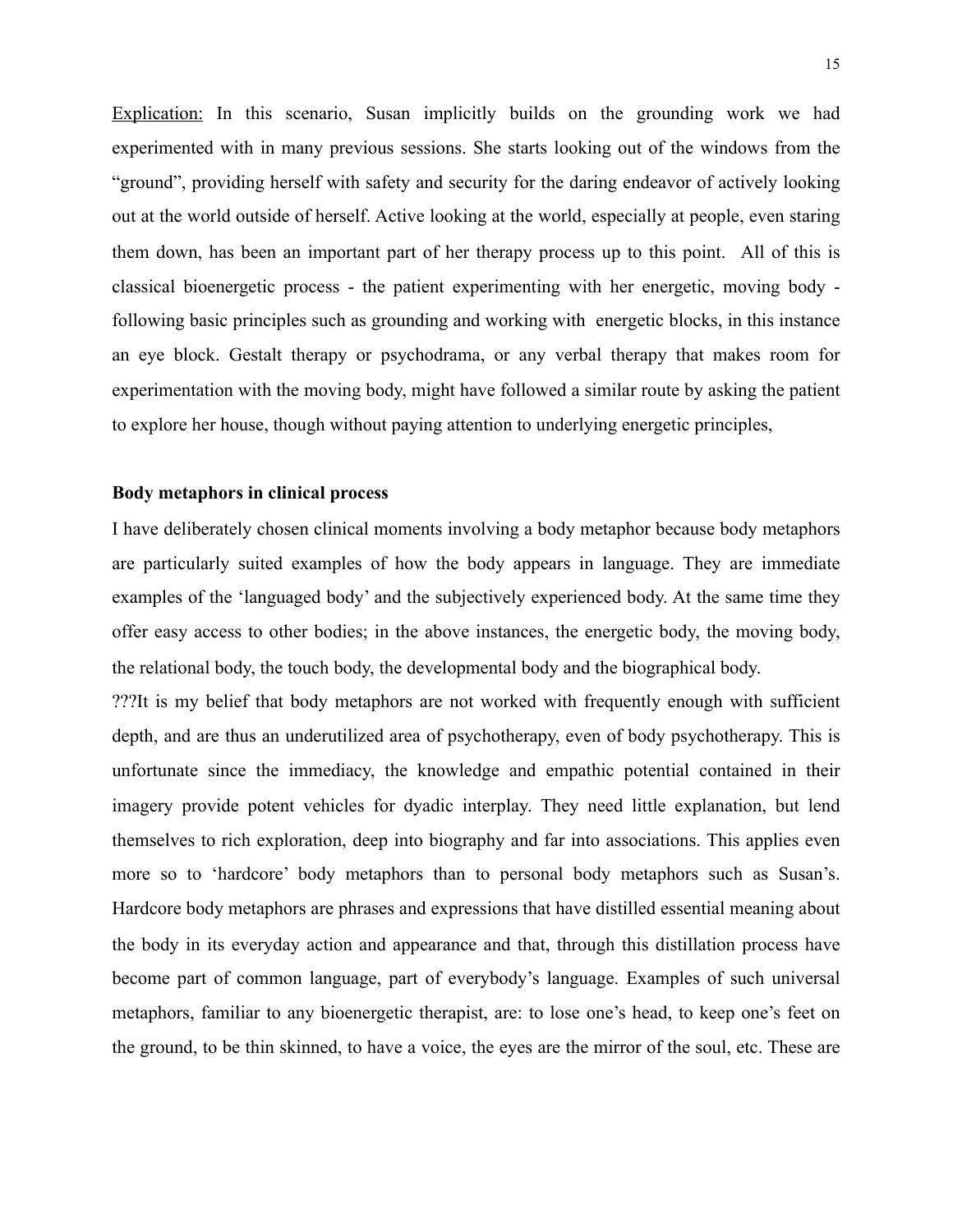different from Susan's metaphor which is an individually created one and not a hardcore or universal one.

Body metaphors, both individual and universal, are powerful forms of communication and instruments of limbic resonance, and the multiplicity of bodies they bring into the consulting room is obvious. Thus, they provide an easy treatment approach from somatic, verbal and relational perspectives. In this sense, body metaphors are at the contact boundary between body psychotherapy and "not-primarily-body-oriented psychotherapy", blurring the boundary between the two.

#### **FINAL REMARKS**

Body metaphors are a good playground for multiple bodies. By definition, they are about the unlanguaged body and the languaged one, and by choice -of patient or therapist-, they involve the relational body as well as the neuropsychological one. But body metaphors are only one example involving multiple bodies in treatment. For most of the topics and issues that my patients bring into the office, a variety of bodies are present and vying for attention. It is my hope that we, as therapists, through the continuing process of smartly adopting each others'concepts, keep making room for the body in all its incarnations in our theoretical frames and in our consulting rooms.

#### **References**

Aaron, L. und Anderson, F. S. (1998): Relational Perspectives on the Body. (The Analytic Press), Hillsdale NJ

Anderson, F.S. (2007): Bodies in Treatment: The Unspoken Dimension. (The Analytic Press), Hillsdale NJ

Atwood, G. and Stolorow, R. (1984): Intersubjectivity: I.The Therapeutic Situation. In: Structures of Subjectivity: Explorations in Psychoanalytic Phenomenology, p 41-64. (The Analytic Press), Hillsdale NJ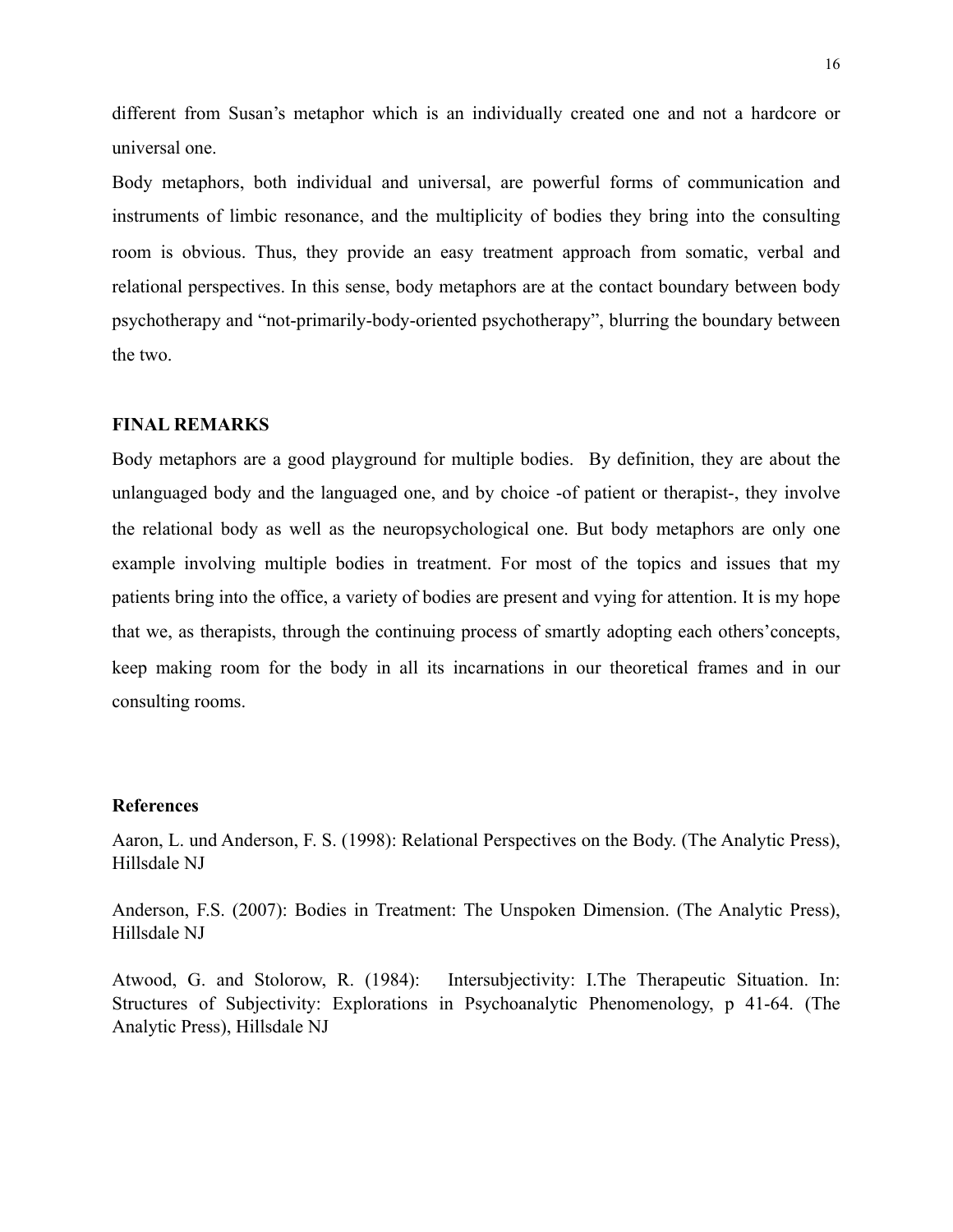Benjamin, J.(1992): Recognition and destruction: an outline of intersubjectivity. In: Relational Perspectives in Psychoanalysis, ed. Skolnick, N. &Warshaw, S., p 43-60. (The Analytic Press), Hillsdale NJ

Boadella, D. (1987): Lifestreams. (Routledge), London

Campbell, D. (1995): It Takes Two To Tango. Bioenergetic Analysis, The Clinical Journal of the IIBA, Vol. 6, No 1. p. 9 -15

Carle, L. (2002): Das Beziehungsgeschehen in der Psychotherapie. In: Koemeda-Lutz, M. (2002) (ed): Körperpsychotherapie – Bioenergetische Konzepte im Wandel. p 88-116.(Schwabe), Basel

Conger, J. (1988): The Body as Shadow. (North Atlantic Books), Berkeley

Cornell, W.F. (2000): Transference, desire and vulnerability in body centered psychotherapy. Energy  $&$  Character 20 (2), p 50-60

Cornell, W.F.: The Impassioned Body: Erotic Vitality and Disturbance. The British Gestalt Journal, Vol 12 (2), p 92-104

Cornell,W..F. (2007): Self in Action: The Bodily Base of Self-Organization. In: Anderson, F.S. (ed) (2007): Bodies in Treatment: The Unspoken Dimension. p 29-50

Damasio, A. R. (1994): Descartes' error. (Grosset/Putnam), New York

Damasio, A.R. (1999): The Feeling of What Happens: Body and Emotion in the Making of Consciousness. (Harcourt), San Diego, New York, London

Dimen, M (1998): Polyglot Bodies: Thinking Through the Relational. In: Aaron, L. und Anderson, F. S. (1998): Relational Perspectives on the Body, p 65-93 (The Analytic Press), Hillsdale NJ

Downing, G. (1996): Körper und Wort in der Psychotherapie. Leitlinien für die Praxis. (Kösel), München

Downing, G. (2003): Emotion und Körper – Eine Kritik der Emotionstheorie. Psychoanalyse und Körper Nr. 2, 2. Jg., Heft I, (Psychosozial-Verlag), Gießen. p 59-88

Finlay, D. (1999): A Relational Approach to Bioenergetics. Bioenergetic Analysis, The Clinical Journal of the IIBA, Vol. 10, No 2. p 35 -52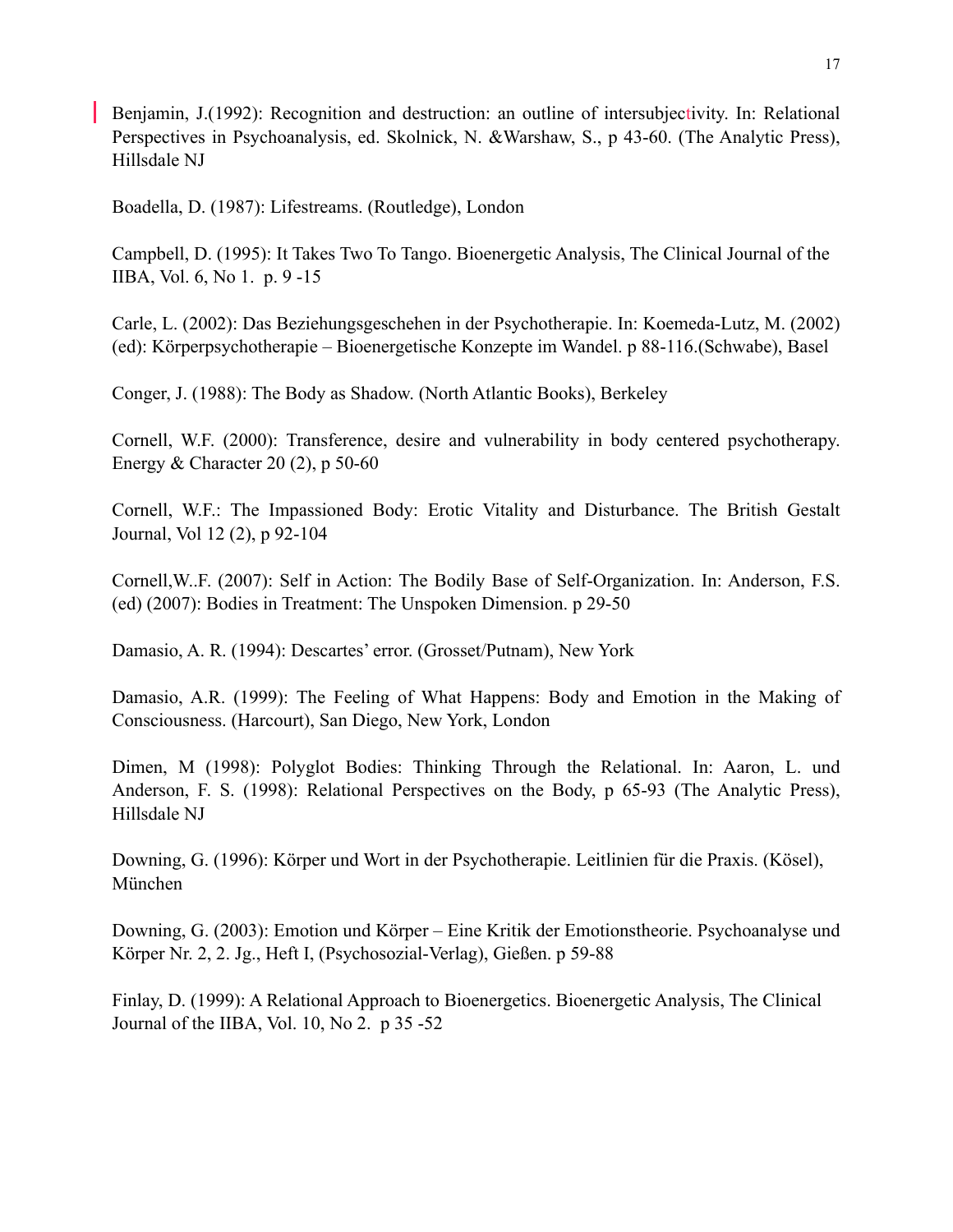Freud, S. (1954): Project for a scientific psychology. In: Ther Origins of Psych-Analysis. SE1, p 283-359. (Hogarth Press 1954) London

Freud, S. (1915): Instincts and their vicissitudes. SE 14. p117-140, (Hogarth Press 1957), London

Freud, S. (1923): The ego and the id. SE 19, p 3 -68, (Hogarth Press 1961), London

Geißler, P. (1995): Psychoanalyse und Bioenergetische Analyse: Im Spannungsfeld zwischen Abgrenzung und Integration. (Peter Lang), Frankfurt a. M

Goodrich-Dunn, B., Greene, E. (2002): A History of Body Psychotherapy, the USABP Body Psychotherapy Journal, Vol 1, Nr. 1, p 53 -117

Goodrich-Dunn, Greene, E. (2004): The Psychology of the Body. (Lippincott, Williams & Wilkins), Philadelphia

Harris, A. (1998): Psychic Envelopes and Sonorous Baths: Siting the Body in Relational Theory and Clinical Practice. In: Aaron, L. und Anderson, F. S. (1998): Relational Perspectives on the Body, p 39 -64, (The Analytic Press), Hillsdale NJ

Heinrich, V. (1999): Physical Phenomena of Countertranference: Therapists as Resonance Body. Bioenergetic Analysis , The Clinical Journal of the IIBA, Vol 10, Nr 2, p 33-54.

Heisterkamp, G. (2003): Basales Verstehen. Handlungsdialoge in Psychotherapie und Psychoanalyse. ( Pfeiffer bei Klett-Cotta), Stuttgart.

Hilton, R. (2000): Bioenergetics and Modes of Therapeutic Action. Presented at the International conference on Bioenergetic Analysis, Montebello, Canada, May 2000,

Hüther, H.( 2005): Mein Körper-das bin doch ich... Neurobiologische Argumente für den Einsatz Körperorientierter Verfahren in der Psychotherapie. Psychoanalyse & Körper, 4.Jg. (2005), Heft 11, Nr.7, (Psychosozial-Verlag), Giessen. p 7-24

Keleman, S. (1975): Your body Speaks its Mind, (Simon and Schuster)

Keleman, S. (1979): Somatic Reality. (Center Press), Berkeley

Kelley, C. (1972): Orgonomy, Bioenergetics and Radix: The Reichian Movement Today. Radix Institute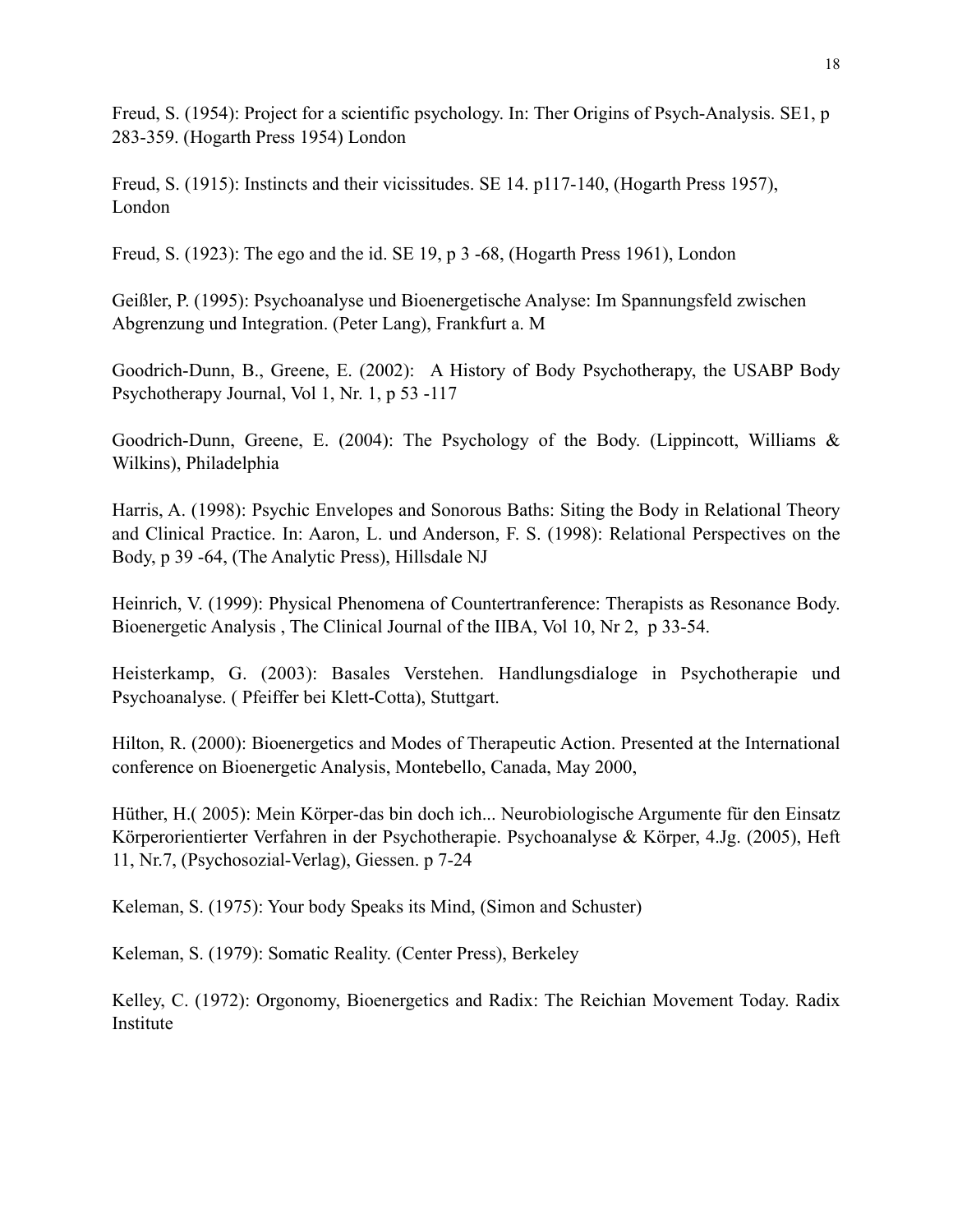Klopstech, A. (2000 a): Psychoanalysis and Body Psychotherapies in Dialogue, Bioenergetic Analysis, The Clinical Journal of the IIBA, Vol 11, Nr.1, p.43-54

Klopstech, A. (2000 b): The Bioenergetic Use of a Psychoanalytic Conception of Cure, Bioenergetic Analysis, The Clinical Journal of the IIBA, Vol 11, Nr.1, p.55-66

Klopstech, A. (2004): Entering the Dyadic world of Transference and Countertranference: Done Well, a Daring and Delicate Endeavor, Paper presented to the Western Pennsylvania Forum for Relational and Body Psychotherapy

Klopstech, A. (2005a): Catharsis and Self-Regulation Revisited: Scientific and Clinical Considerations. In: Bioenergetic Analysis, The Clinical Journal of the IIBA, Vol. 15, No 1, p 101-132

Klopstech, A. (2005b): Stellen die Neurowissenschaften die Psychotherapie vom Kopf auf die Füsse? Neurowissenschaftliche Überlegungen zu klassischen Konzepten der (Körper) Psychotherapie. Psychoanalyse & Körper, 4.Jg. (2005), Heft 11, Nr.7, (Psychosozial Verlag), Giessen. p  $69 - 108$ 

Klopstech, A. (2008): Bioenergetic Analysis and Contemporary Psychotherapy: Further Considerations. In: Bioenergetic Analysis, The Clinical Journal of the IIBA, Vol. 18, p 114-136

Koemeda-Lutz, M. (2002) (ed): Körperpsychotherapie – Bioenergetische Konzepte im Wandel. (Schwabe), Basel

Koemeda, M. (2007): Is there Healing Power in Rage?- the Relative contribution of cognition, Affect and Movement to PsychotherapeuticProcesses. In: Bioenergetic Analysis, The Clinical Journal of the IIBA, Vol. 16, p 103-128. (Psychosozial-Verlag), Giessen

 Koemeda-Lutz, M. & Steinmann, H. (2004): Implikationen neurobiologischer Forschungsergebnisse für die Körperpsychotherapie unter spezieller Berücksichtigung der Affekte. In: Koemeda, M. (ed) (2004): Neurowissenschaften und Psychotherapie. Psychotherapie Forum (12) No.2. (Springer), New York/Wien. p 88-97

LeDoux, J. (1996): The Emotional Brain. (Simon & Schuster), New York

Lewis, B. (2004): Projective Identification Revisited: Listening with the Limbic System, Bioenergetic Analysis, The Clinical Journal of the IIBA, Vol 14, No 1, p 57-74

Lewis, B. (2005) : The Anatomy of Empathy. Bioenergetic Analysis, The Clinical Journal of the IIBA, Vol 15, p 9-31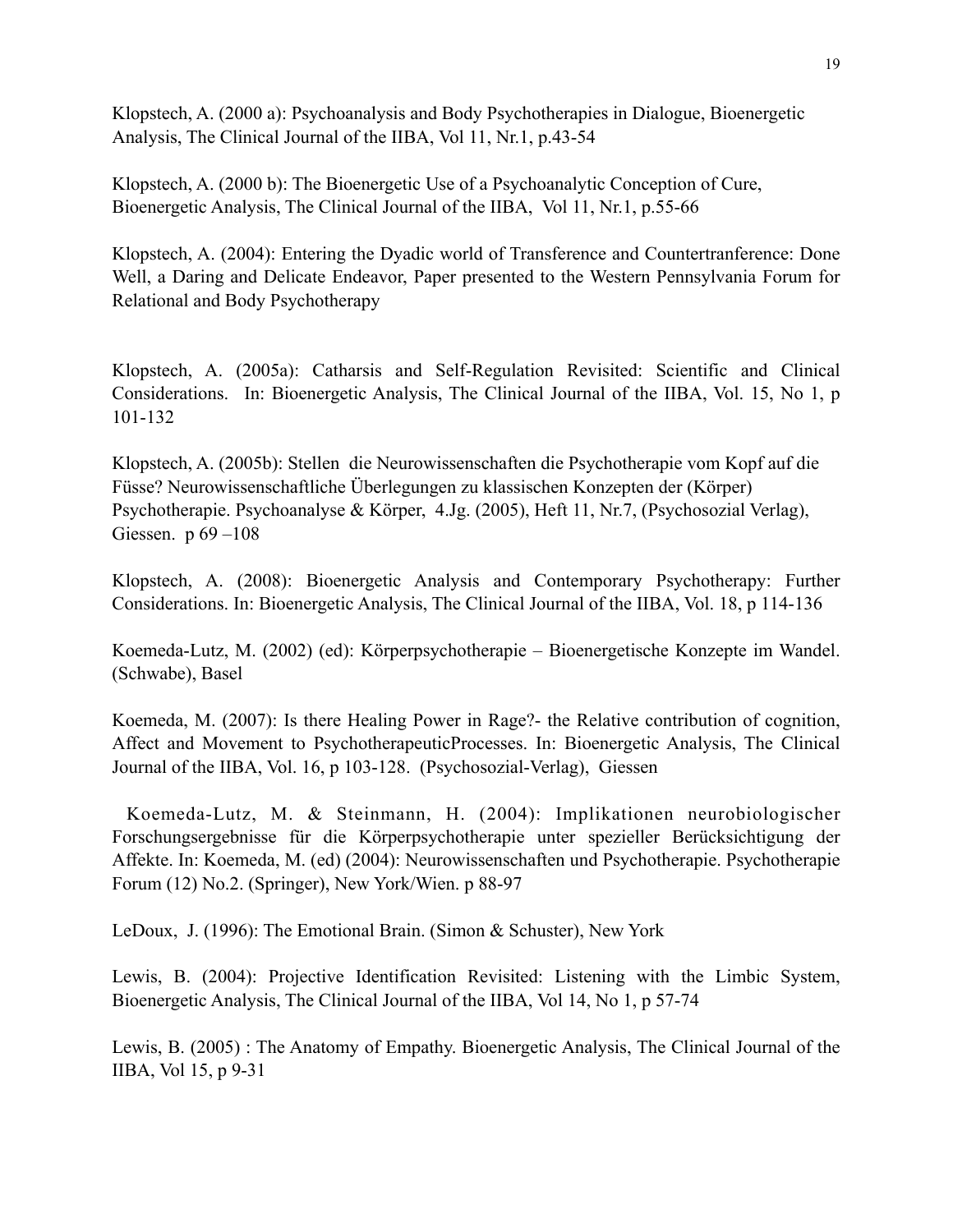Lowen, A. (1958): The Language of the Body. (McMillan), New York

Lowen. A. (1975): Bioenergetics. (Viking Penguin), New York

Mills, J. (2005): 'A Critique of Relational Psychoanalysis, Psychoanalytic Psychology, 22(2), p 155-188

Mitchell, S.A. (1988), Relational Concepts in Psychoanalysis, (Harvard University Press), Cambridge, MA

Pierrakos, J. (1974): The Core of Man. Mongraphy, (Institute for the New Age of Man), New York

Pierrakos, J. (1987): Core Energetics. (Life Rhythm), Mendocino

Reich, W. (1967): Reich Speaks of Freud. (Farrar, Straus, Giroux), New York

Reich, W. (1983): Charakteranalysis. (Farrar, Straus, Giroux), New York

Resneck-Sannes, H. (2002): Psychobiology of affects: Implications for a somatic psychotherapy. Bioenergetic Analysis, The Clinical Journal of the IIBA, Vol. 15, No1, p111-122

Resneck-Sannes, H. (2005): Bioenergetics: Past Present And Future, Bioenergetic Analysis, The Clinical Journal of the IIBA, Vol 15, No 1, p 33-54

Resneck-Sannes, H. (2007): The Embodied Mind, Bioenergetic Analysis, The Clinical Journal of the IIBA, Vol 17, p 39-56.

Roth, G. (2003): Wie das Gehirn die Seele macht. In: Schiepek, G. (2003): Neurobiologie der Psychotherapie. (Schattauer), Stuttgart

Schiepek, G. (2003): Neurobiologie der Psychotherapie. (Schattauer), Stuttgart.

Schindler, P.( 2002): Gechichte und Entwicklung der Bioenergetischen Analyse. In: Koemeda-Lutz, M. (2002) (ed): Körperpsychotherapie – Bioenergetische Konzepte im Wandel. P 27-48. (Schwabe), Basel

Schore, A. (2003): Affect Regulation and the Repair of the Self. (Norton), New York

Schore, A. (2003b): Affect Dysregulation and Disorders of the Self. (Norton), New York